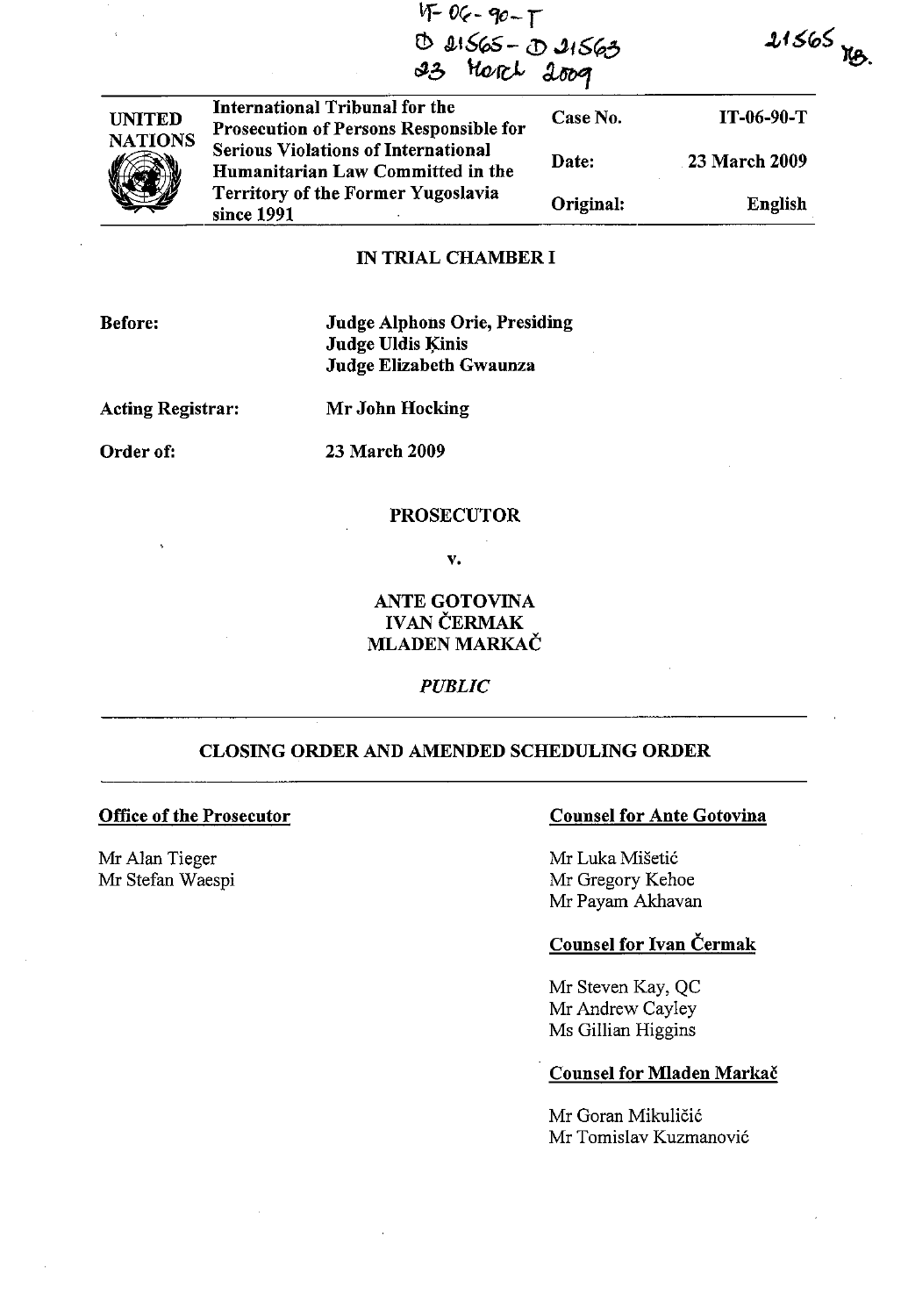$21566$ 

**TRIAL CHAMBER I** ("Chamber") of the International Tribunal for the Prosecution of Persons Responsible for Serious Violations of International Humanitarian Law Committed in the Territory of the Former Yugoslavia since 1991 ("Tribunal");

**NOTING** its Scheduling Order filed on 6 February 2009;

**NOTING** that the Prosecution case was materially concluded on 5 March 2009<sup>1</sup>;

**NOTING** the Chamber's Decision on the Joint Defence Request for a Stay of Proceedings of 23 March 2009, in which the Defence was'granted five weeks starting from 23 April 2009 for further investigations into victims of killings listed in the Prosecution's Further Clarification of 17 July 2008<sup>2</sup>;

**NOTING** the commencement of oral submissions pursuant to Rule 98 *bis* of the Tribunal's Rules of Procedure and Evidence ("Rules") on 19 March 2009;

**CLARIFYING** that time granted to the parties in relation to the Rule 98 *bis* submissions in the Chamber's Scheduling Order of 6 February 2009 remains effective;

Hereby **AMENDS** the Scheduling Order of 6 February 2009 and **ORDERS** the following:

a) The Prosecution's case is formally closed, effective **5 March 2009;** 

b) Should there be a need for a Defence case, the Defence teams shall file their witness and exhibit lists pursuant to Rule 65 fer (G) of the Rules no later than 4 May **2009.** The parties shall endeavour to avoid the presentation of repetitive evidence. Each Defence team shall therefore, to the greatest extent possible, identify in its Rule 65 *ter* lists those witnesses and exhibits that are in common with each of the other Defence teams;

c) Should there be a need for a Defence case, the Defence teams shall perform their disclosure obligation pursuant to Rule 67 (A) of the Rules no later than **20** May **2009;** 

d) Should there be a need for a Defence case, a Pre-Defence Conference pursuant to Rule *73* fer of the Rules shall be held on 27 May **2009,** and the Defence case shall commence on 28 May **2009.** 

 $1$  T. 17210.